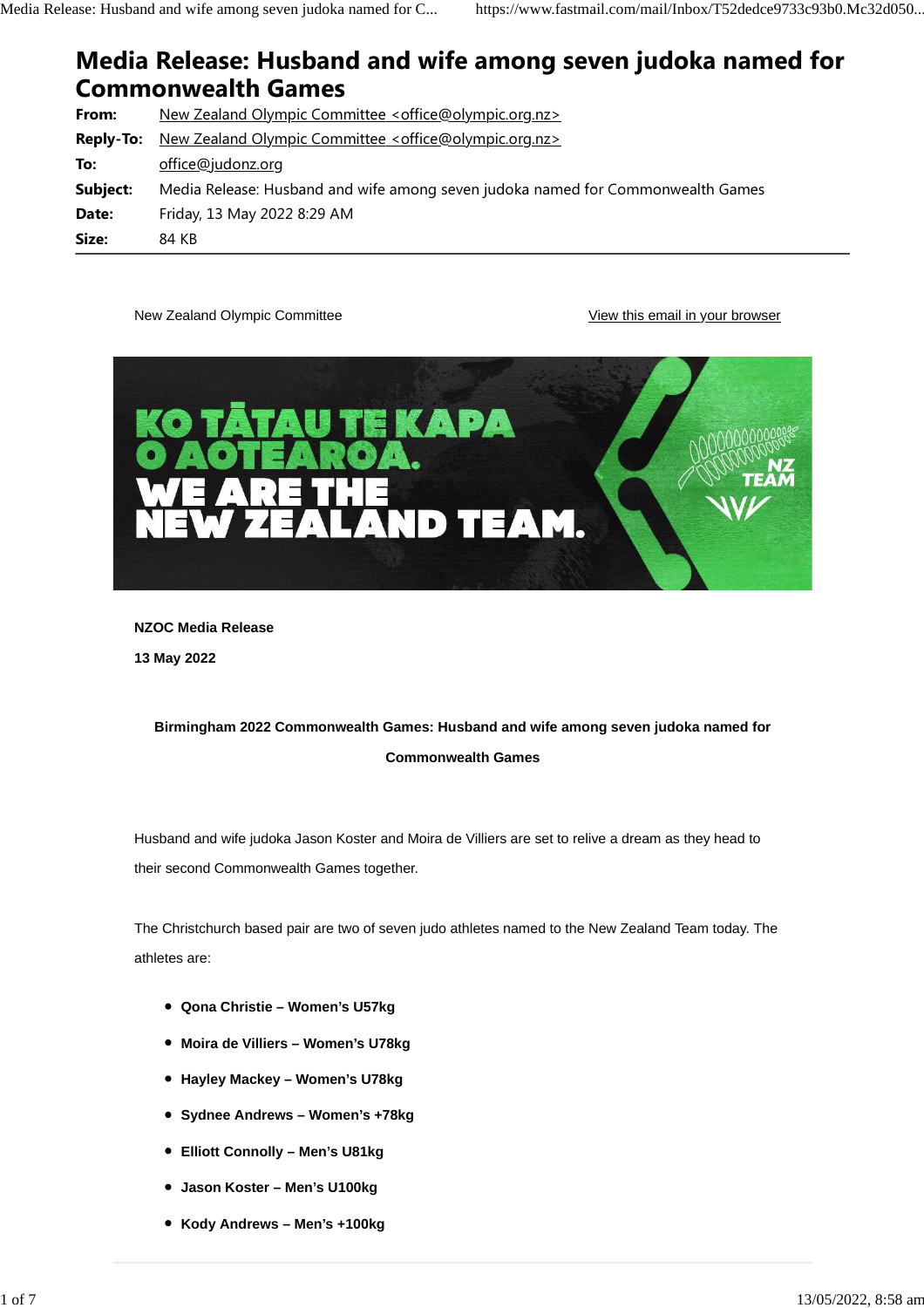Moira de Villiers (Christchurch) heads to the Games ranked second in the Commonwealth and in hot form, having won gold at the Tunis and Algiers Opens in early 2022.

De Villiers won silver at the Glasgow 2014 Commonwealth Games and competed at the London 2012 Olympic Games, where she placed 17<sup>th</sup>.

Her husband Jason Koster (Christchurch) also returns from Glasgow 2014, where he won bronze in the under 100kg category.

"It's a dream come true," said de Villiers. "After having my daughter four years ago, it's been a real goal to get back to the Commonwealth Games and I've got my eyes on gold this time!"

She says sharing the experience with her husband will be extremely special.

"We've been on this journey together for a really long time and it's amazing to have my husband and coach right by my side."

Koster first fought for New Zealand as a 17-year-old and will head to Birmingham aged 39.

"It's been a long journey for me," said Koster. "The last 10 years has been full on and I'm ready to finish what we started and to fight for gold. To literally do this alongside my wife is so special, I couldn't ask for a better partner and I can't wait for Birmingham 2022."

Koster will be in demand in Birmingham, as well as competing he also coaches Moira, Hayley, Elliott and Kody at Premiere Equipe Judo Club in Christchurch.

"To be taking a whole team is amazing, we only started this club four years ago and to now have five of us headed to Birmingham is fantastic, I don't think I could have scripted a better end to my career."

Commonwealth Games debutants Qona Christie, Hayley Mackey and Sydnee Andrews round out the women's team. 23-year-old Christie from Wellington won gold at this year's Sydney International Open, while the youngest squad member, 19-year-old Sydnee Andrews from Gisborne, won bronze at the Prague Open in early 2022.

In the men's division, Jason Koster is joined by first time Commonwealth Games athletes Elliott Connolly and Kody Andrews. 28-year-old Connolly has just returned to New Zealand after training and honing his skills in France, where judo is extremely popular.

His teammate 21-year-old Kody Andrews from Christchurch has enjoyed a recent return to international competition, finishing 7<sup>th</sup> at the recent Tunis Open, Algiers Open and Pan-American/Oceania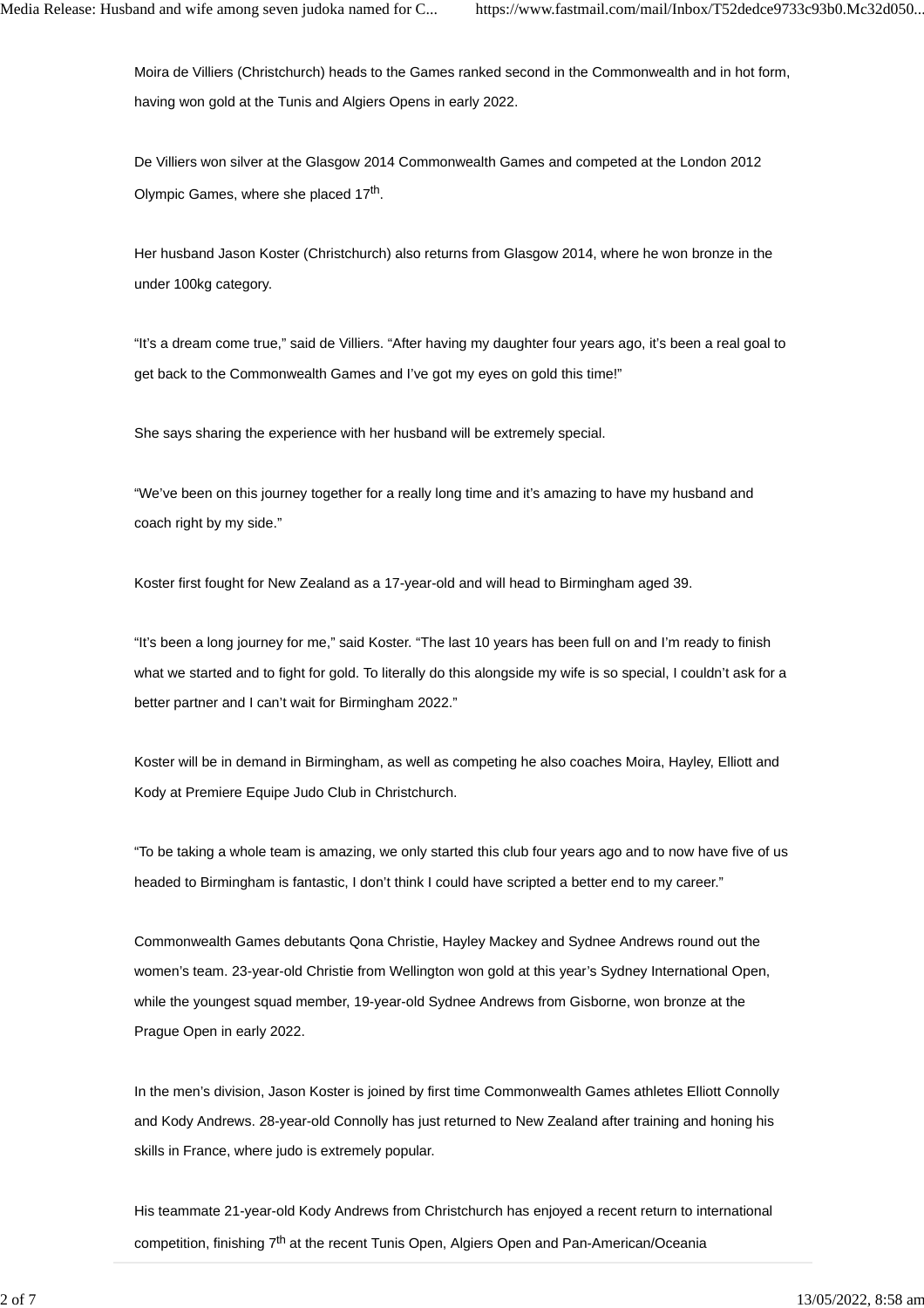Championships.

"This means a lot to me, I've been doing sport my whole life, to represent my country it's amazing. It's a moment that I'll cherish forever," said Kody.

It's the first-time judo athletes have been in any New Zealand Games Team since the Rio 2016 Olympic Games, with judo left off the programme at the Gold Coast 2018 Commonwealth Games.

The athletes will train in New Zealand, Australia and Europe prior to the Commonwealth Games.

NZOC CEO Nicki Nicol extended her congratulations to the athletes.

"It's fantastic to have judo back at the Commonwealth Games and we're thrilled to name such a strong team," said Nicol.

"I wish the athletes all the best for the rest of their preparation, we look forward to watching them represent New Zealand in just over two months' time."

Judo New Zealand President Derek Maggs says he's delighted to have seven athletes confirmed for Birmingham.

"The team is a good mix of experienced fighters and younger athletes breaking through to their first major games. We look forward to them doing well and winning some medals for New Zealand."

The naming takes the total number of athletes currently selected to the New Zealand Team for Birmingham 2022 to 32.

#### **ENDS**

For media enquiries please contact: NZOC Communications and Content Manager Lewis Hampton +64 27 451 8090

# **Athlete Bios:**

**Qona Christie – Women's U57kg**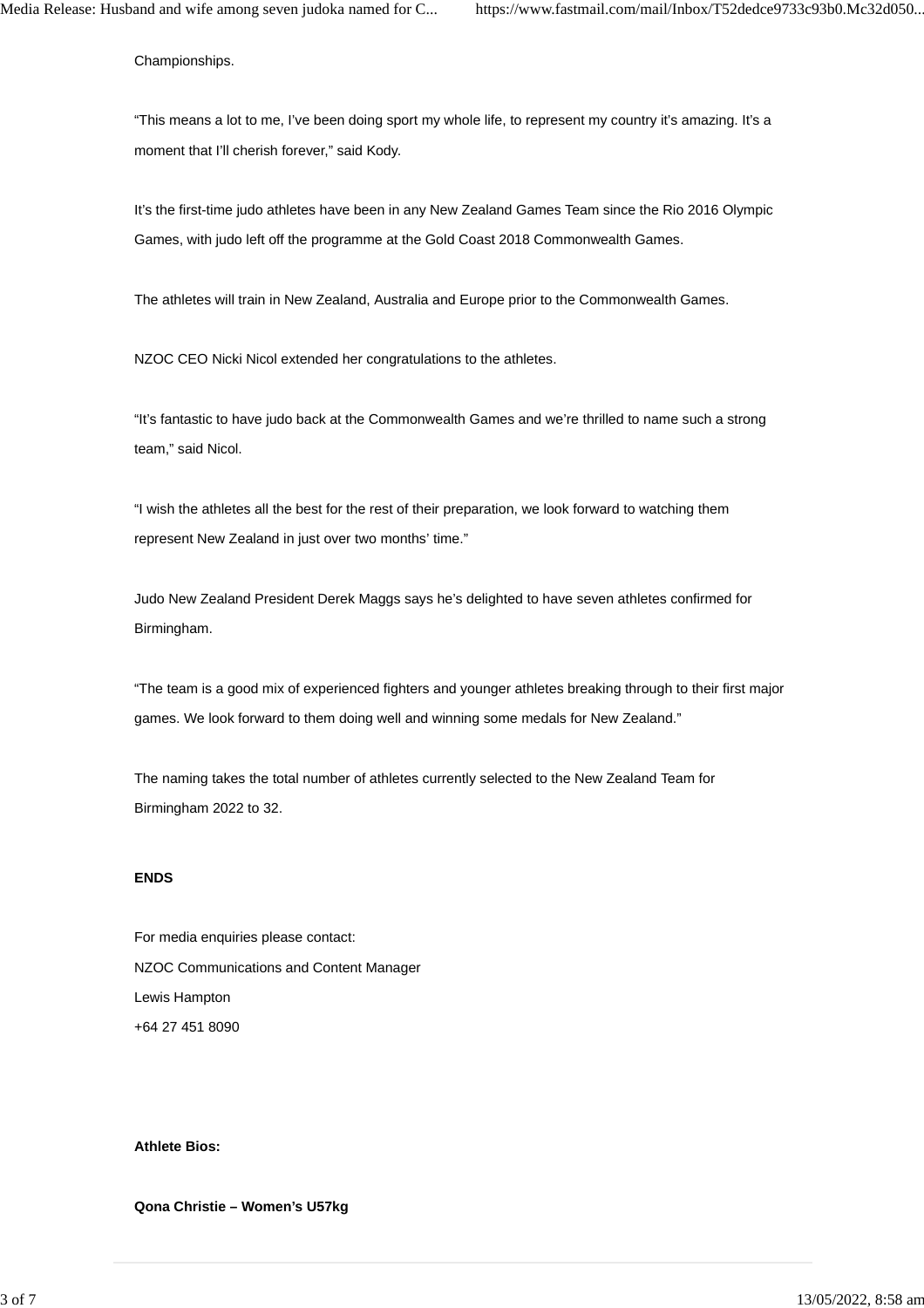Qona Christie has been selected as a part of the NZ team heading to the Birmingham 2022 Commonwealth Games.

She will be representing New Zealand in her first Commonwealth Games in the women's Judo under 57kg division.

Her selection follows her results in the Tunis and Algeria African Judo Open in early 2022 where she picked up a bronze medal and a 5th placing respectively.

### **Moira de Villiers – Women's U78kg**

Moira is New Zealand's most experienced and successful female judoka. She competed in the London 2012 Olympic Games in the under 70kg category and went on to compete in the 2014 Glasgow Commonwealth Games where she won the silver medal.

Moira has won gold, three silver and six bronze medals at World Cups and Continental Opens in the Women's Under 70 kg category. She has won multiple Oceania Championships for juniors and seniors since 2006 and was the recipient of the 2015 Marriotts Hadlee Sportswoman of the Year.

After taking a break to have a child, Moira has now returned to competitive judo in the Under 78 kg category. Her first foray into the international scene in 2022 at her new weight, netted her bronze medals at the Continental Opens in Warsaw and Prague and two gold medals in Tunis and Algeria Opens. She also became the first New Zealander ever to medal at the Pan American-Oceania Championships, picking up a bronze Medal.

# **Hayley Mackey – Women's U78kg**

Hayley Mackey will make her Commonwealth Games debut at Birmingham 2022. Her selection comes after competing in Europe and Africa to where she won bronze in the Algeria African Open.

Born and bred in Whakatane, Hayley has recently moved to Christchurch to train at Premiere Equipe Judo Club. She is also studying at the University of Canterbury where she is completing a Bachelor of Science majoring in Psychology.

Aside from Judo, Hayley loves to be in the outdoors, hiking and camping with her friends and family. One of her favourite things is chilling out at the beach with her partner and dog, Zeke.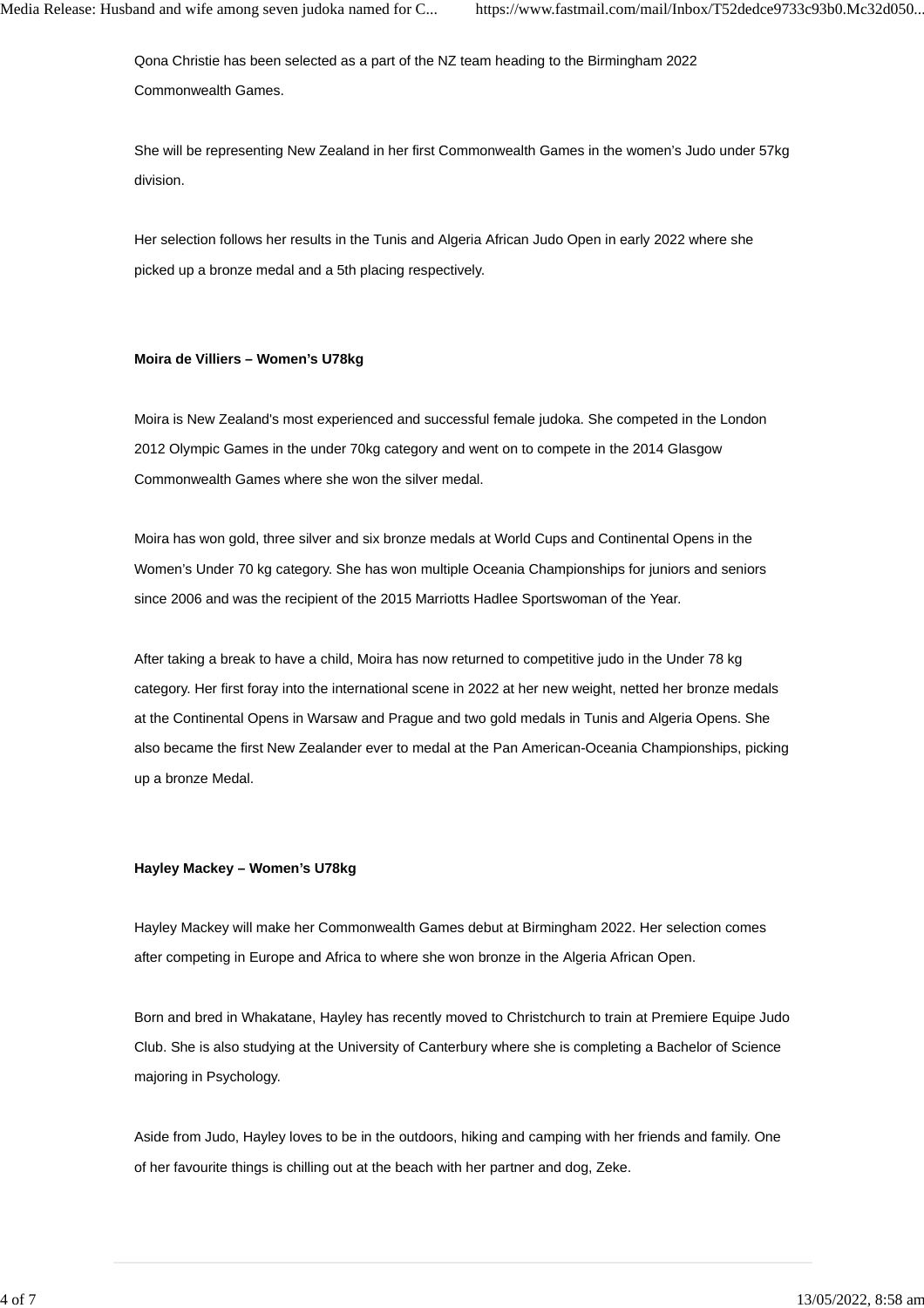#### **Sydnee Andrews – Women's +78kg**

Sydnee Andrews is a member of the Judo New Zealand Junior and Senior Teams and will make her Commonwealth Games debut at Birmingham 2022.

Raised in Gisborne, Andrews has relocated to the UK, where she is based at the Camberly Judo Club.

Andrews won bronze at the Prague Open and placed fifth at the Tunis Open in early 2022.

#### **Elliott Connolly – Men's U81kg**

Elliott Connolly is heading to his first Commonwealth Games at Birmingham 2022, after spending the last year training and competing as a full time athlete in Europe. After receiving the Dame Yvette Williams Scholarship he was able to live his dream and train full time toward his goal of winning a medal at the 2022 Commonwealth Games.

Originally from Christchurch, when in New Zealand Connolly trains at Premiere Equipe Judo Club and works as a Personal Trainer.

#### **Jason Koster – Men's U100kg**

Glasgow 2014 was the first Commonwealth Games for Jason Koster, a campaign which saw him stand on the podium with fellow kiwi judoka Tim Slyfield. The two judokas earned bronze in the under 100kg category.

The veteran of the New Zealand team, Jason has always maintained a ranking within the top one hundred in the world. Prior to the COVID-19 pandemic, Jason had picked up a bronze medal in the 2019 Lima Open, along with 5th places in Santiago and Taipei.

His last international outing was at the 2021 World Championships where he made it through to the round of 32 after a win over his Kenyan opponent before losing to current world number one from Russia.

#### **Kody Andrews – Men's +100kg**

Kody Andrews is heading to his first Commonwealth Games in Birmingham 2022.

Andrews spent several months training and competing overseas in early 2022, finishing 7<sup>th</sup> at the Tunis